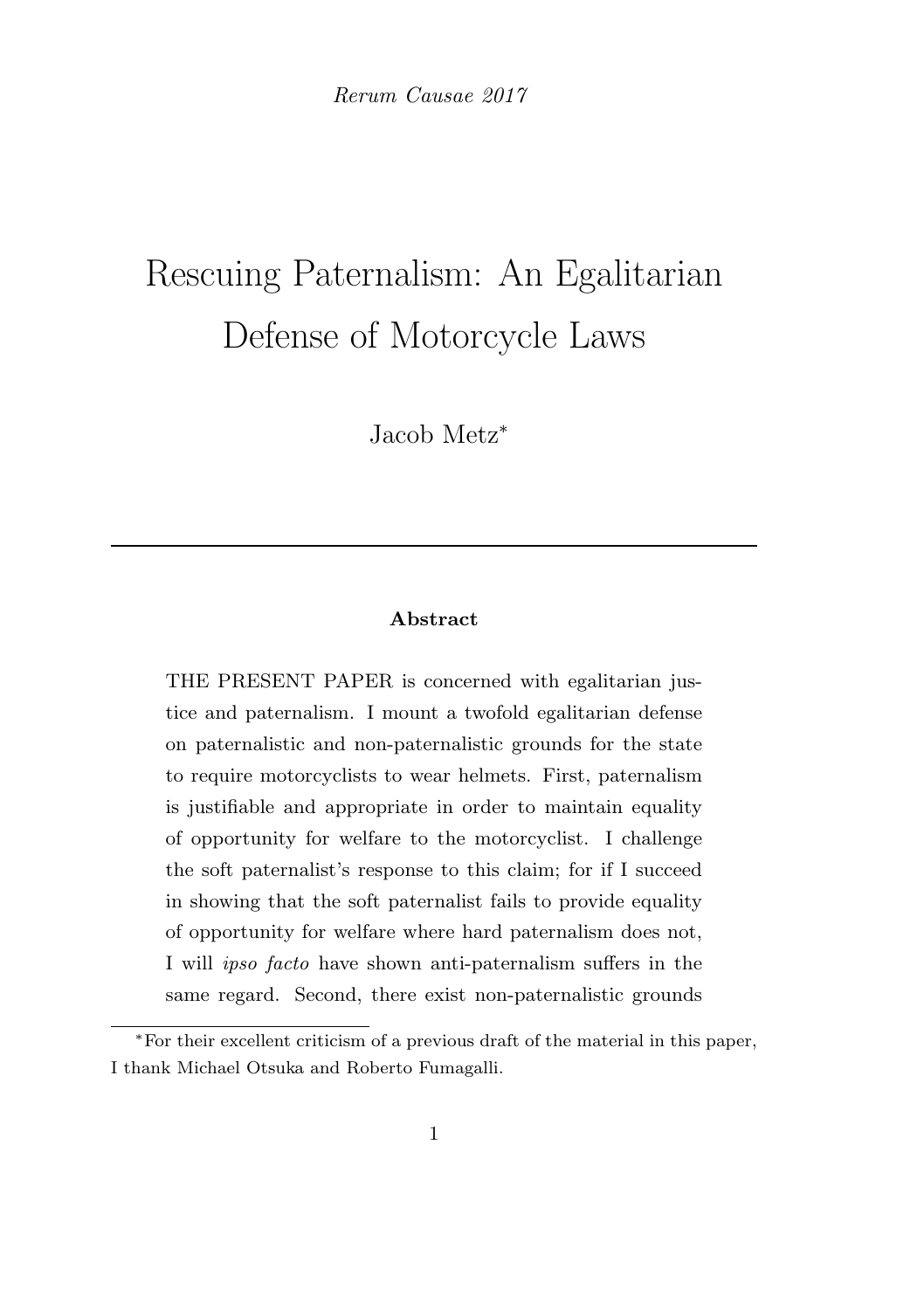for legal enforcement with respect to the harmsundue economic costs and emotional distressplaced on third parties if helmet laws are not enacted. Further, I contend that if our egalitarian account seeks to preserve a more equal distribution, this gives rise to an economic cost that may not otherwise be present; for as a matter of justice there exists a duty to not abandon imprudent choosers who motorcycle without a helmet and result in a state of need, even if such an outcome is due to option luck.

## 1 PATERNALISM AND EGALITARIAN JUS-**TICE**

Perhaps the most recognizable name and text associated with, but against, paternalism is John Stuart Mill's On Liberty. To clarify at the outset, I operate throughout this paper on a simple Millian definition of paternalism; that is, forcing, or preventing, choices for the individual's own good. In On Liberty, Mill puts forward a utilitarian case against paternalism arguing that utility will be maximized if there are not paternalistic laws. This provides the foundation for Mill's harm principle, which holds that the state may properly restrain someone's liberty only to prevent his harming others, not himself. The harm principle though can be detached from it's utilitarian roots, and it has been. It has become a central instrument in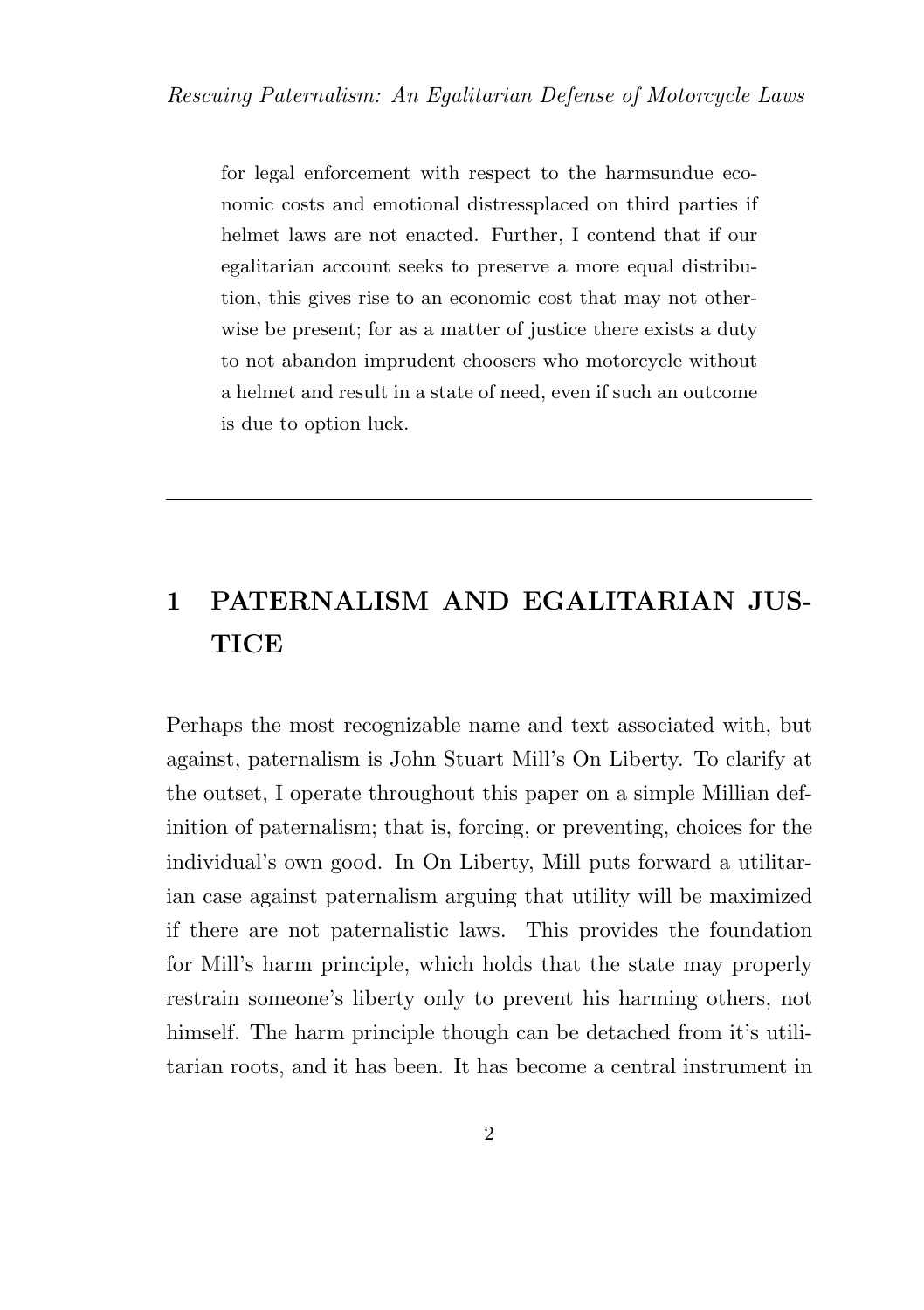the toolbox of liberalism, and the principle has been justified on different grounds, such as self-determination. While I believe the merits for liberal tolerance and self-determination provide better justification than Mill's utilitarian case against paternalism, I believe there is an egalitarian case for paternalism.

It will be the focus of this section, then, as indicated by the title of the paper, to attempt an egalitarian rescue of paternalism from the liberal position. The primary claim being that if egalitarian justice with respect to equality of opportunity for welfare is to be preserved for the acting agent, then certain forms of paternalism, like motorcycle helmet laws, are necessary. In presenting my case, I challenge Joel Feinberg's soft paternalism because he has pointed out, what I take to be, some valid exceptions to the harm principle, and if I overcome the higher hurdle of soft paternalism, I will likewise have overcome the lower hurdle of anti-paternalism.

#### A. FEINBERG'S SOFT PATERNALIST CLAIM

To endorse a strict version the harm principle is an untenable extreme. At face value, the harm principle would forego an enormous good to the individual if paternalistic interference was against the actor's choice (assuming the actor is "warned of the danger"), even if such interference were markedly minimal (Mill 1859). Joel Feinberg highlights this problematic interpretation of the harm principle by calling to mind an individual who pours arsenic on their food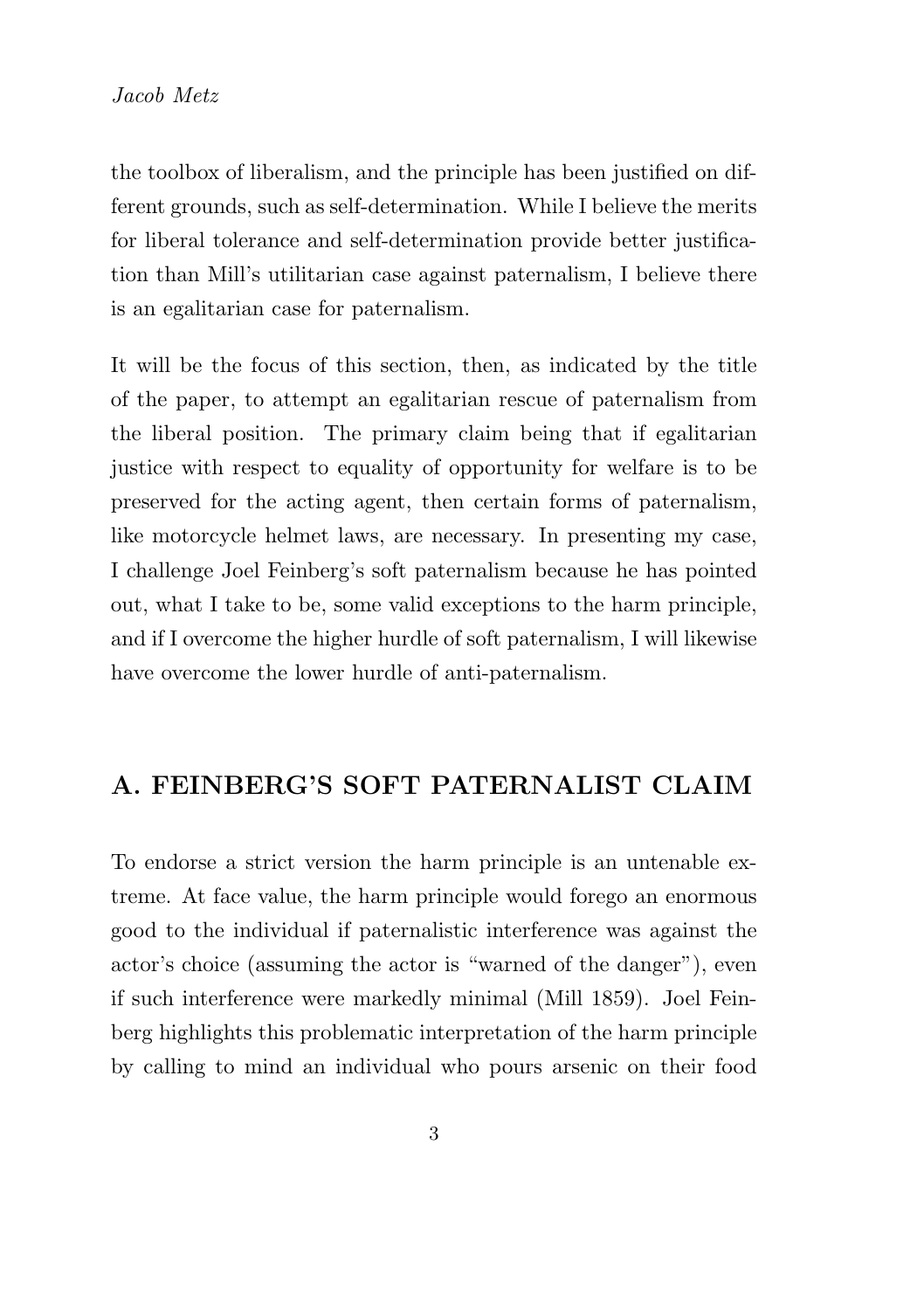believing it to be table salt. Even if the actor ardently refuses to heed the warning that she has in fact poured arsenic and not table salt, she should still be forcibly prevented from consuming the food as the mistake is purely a factual misunderstanding, and thus the choice is "involuntary" (Feinberg 1986). To take an absolutist stance on self-determination and allow the actor, even if warned, to proceed with arsenic consumption is at least morally dull, if not morally meshuga. To shelter the harm principle from such outcomes, Feinberg canvasses a reasoned amendment, proposing standards of voluntariness to which the actor must meet, where the degree of risk an action carries correlates with a higher standard of voluntariness in order to avoid paternalistic interference (Feinberg 1986). If such standard is met, the actor may proceed without interference and either reap the reward or pay the price with respect to the outcome of her choice. For the hard paternalistic egalitarian to discharge this soft paternalist claim, she must answer to the following: On what paternalistic egalitarian grounds should one be forced to comply with helmet legislation, if they wish to voluntarily forego a helmet, and are appropriately apprised of the risk.<sup>12</sup>

 $^{\rm 1}~$  The soft paternalism presented in this paper appeals to voluntariness, where intervention is permis-sible to determine whether the act is voluntary. A hard paternalist following this formulation allows in-tervention even when the act is voluntary.

<sup>2</sup> The anti-paternalist gives less leeway with regard to voluntary choice, and therefore my argument holds stronger on such grounds.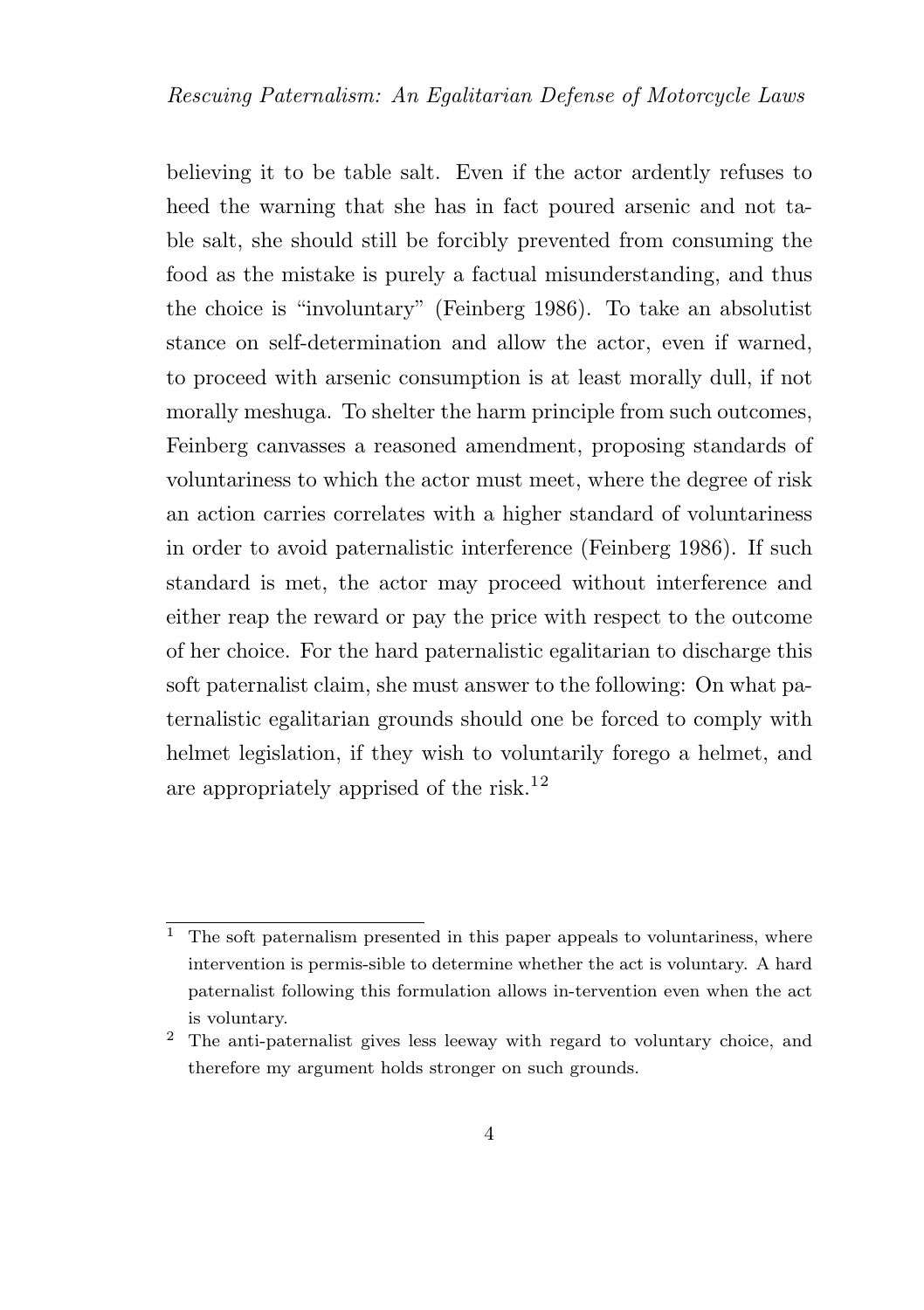#### B. MY HARD PATERNALIST CLAIM

Liberals assert, plausibly, that liberty is a good thing, but they contend that it is not the only good thing. Liberals hold that it is wrong to sacrifice other good things in too total defense of the one good that is liberty. If it is determined that equality of opportunity for welfare is amongst these good things that should not be sacrificed, then there are ample grounds for certain forms of paternalism. This is because in any given society, there will be persons predisposed with varying degrees of decision making capabilities as a result of random genetic endowment, or advantageous upbringing (Arneson 2005). As a result, on any given occasion where the soft paternalist sets the acceptable voluntary standard, there will be prudent and imprudent choosers who will and won't satisfy their end, and thereby attain differing net degrees of welfare. Over the course of an individual's life, this can have substantial consequences. If one is to be egalitarian and maintain equality of opportunity for welfare over a lifetime, it doesn't suffice to claim that voluntariness amounts to justice as each individual holds different opportunity for welfare contingent upon their decision making capability. For equal opportunity for welfare to obtain, according to Arneson, "each must face an array of options that is equivalent to every other person's in terms of the prospects for preference satisfaction it offers" (emphasis added) (Arneson 1989). Thus, if there is a recognizable end that a person would like to satisfy, it can be appropriate for the state to reasonably force people to take measures within their pref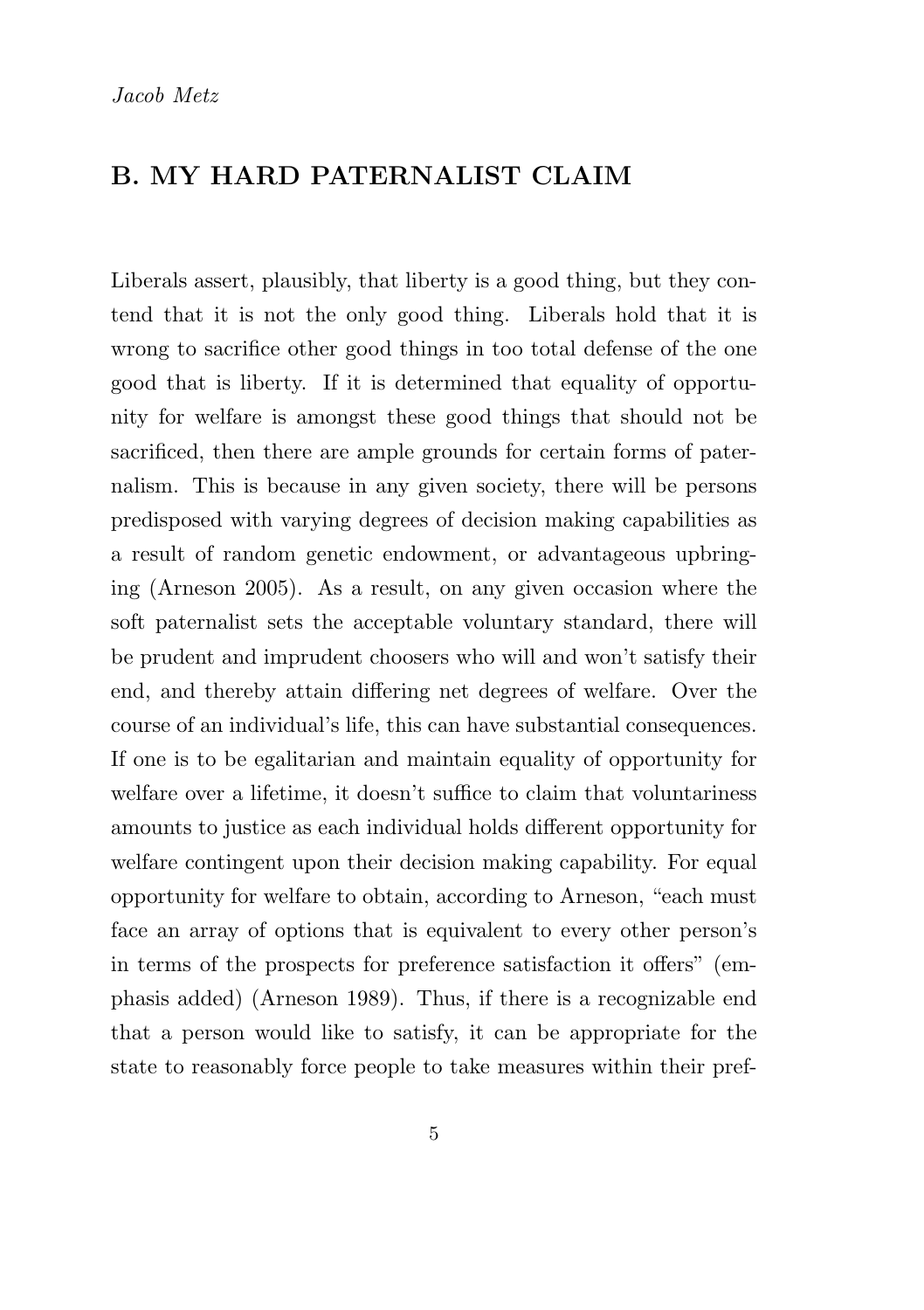erences so as to equalize prospects to achieve that end, and attain a higher overall welfare.<sup>3</sup> A helpful, though not perfect, analogy that captures this may be blackjack. Suppose a set of card players have all met the voluntary standard to play blackjack, and share the end goal of wanting to collect the most chips. Each player might have different prospects for collecting chips contingent upon their decision making capability of when to hit or stand. Some might know how to count cards and determine the probabilities more effectively, and therefore each player lacks equality of opportunity to collect chips, and chips can be analogous to welfare.

In his discussion of paternalism, Ronald Dworkin draws a necessary distinction between volitional interests and critical interests, which likewise produce two strains of paternalism. I am concerned with the former. Dworkin characterizes volitional welfare to be improved when the person attains their desired wants; thus, volitional paternalism is interference, possibly coercively, that aids a person to "achieve what they already want to achieve" (Dworkin 2000). This form of paternalism can safely be regarded as a means-related paternalism, as advanced by Dan Brock (1988) and Joseph Raz (1986), since the ends are not questioned. Compulsory helmet legislation is a volitional interest as it coerces persons to strap on a helmet

 $\overline{3}$  One could instead equalize opportunity for welfare via transfer payments from the more capable to the less capable, to compensate the latter for their lower opportunity, rather than increasing the lat-ter's opportunity for welfare via paternalistic coercion. However, as I will show in the final section of this paper, ex post equalizations are less attractive than ex ante coercion that preserves equality of opportunity for welfare.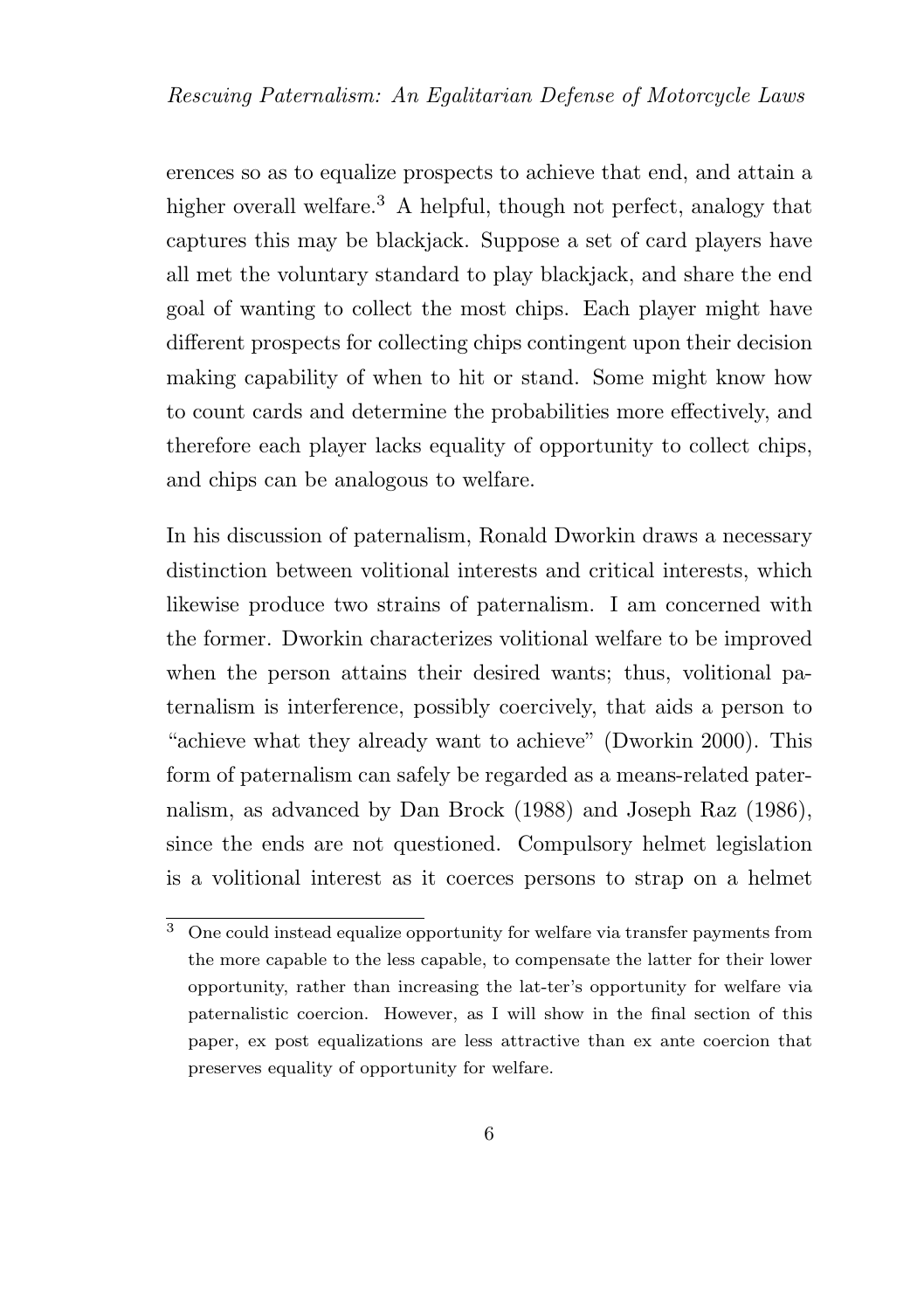as means to avoid severe or fatal head injury, which the state presumes motorcyclists want to avoid. It may be an inconvenience or against the will of the motorcyclist to forego the helmet, but it is not against their conviction of wanting to ride and survive. Therefore, an egalitarian political community should recognize this end that each person wants, and should coerce reasonable means toward the attainment of that goal. A failure to do so, would not provide equality of opportunity for welfare because it would prevent individuals from attaining an important desired end due to their misevaluation (deviation from rational choice) or behavioral bias of the proper means.

The liberal may concede that most motorcyclists want to ride and survive, and when they forego wearing a helmet it is often out of akratic neglect or miscalculation of the danger, and thus paternalism for the vast majority is in line with welfare they want to achieve. However, the liberal may part company with my assessment by noting that there are a handful that find a lifestyle of courting danger as a more (or equally) important end goal, and therefore should be allowed, if aware of the risk, to pursue it via helmetless riding. To not do so, so the liberal would claim, would deprive them of equality of opportunity for welfare (e.g. the satisfaction of a dangerous lifestyle). This claim can be rebuked.

It is critical to separate foundational interests from those that are not. Foundational interests can not be justifiably abridged by paternalistic laws because this would require questioning one's ends.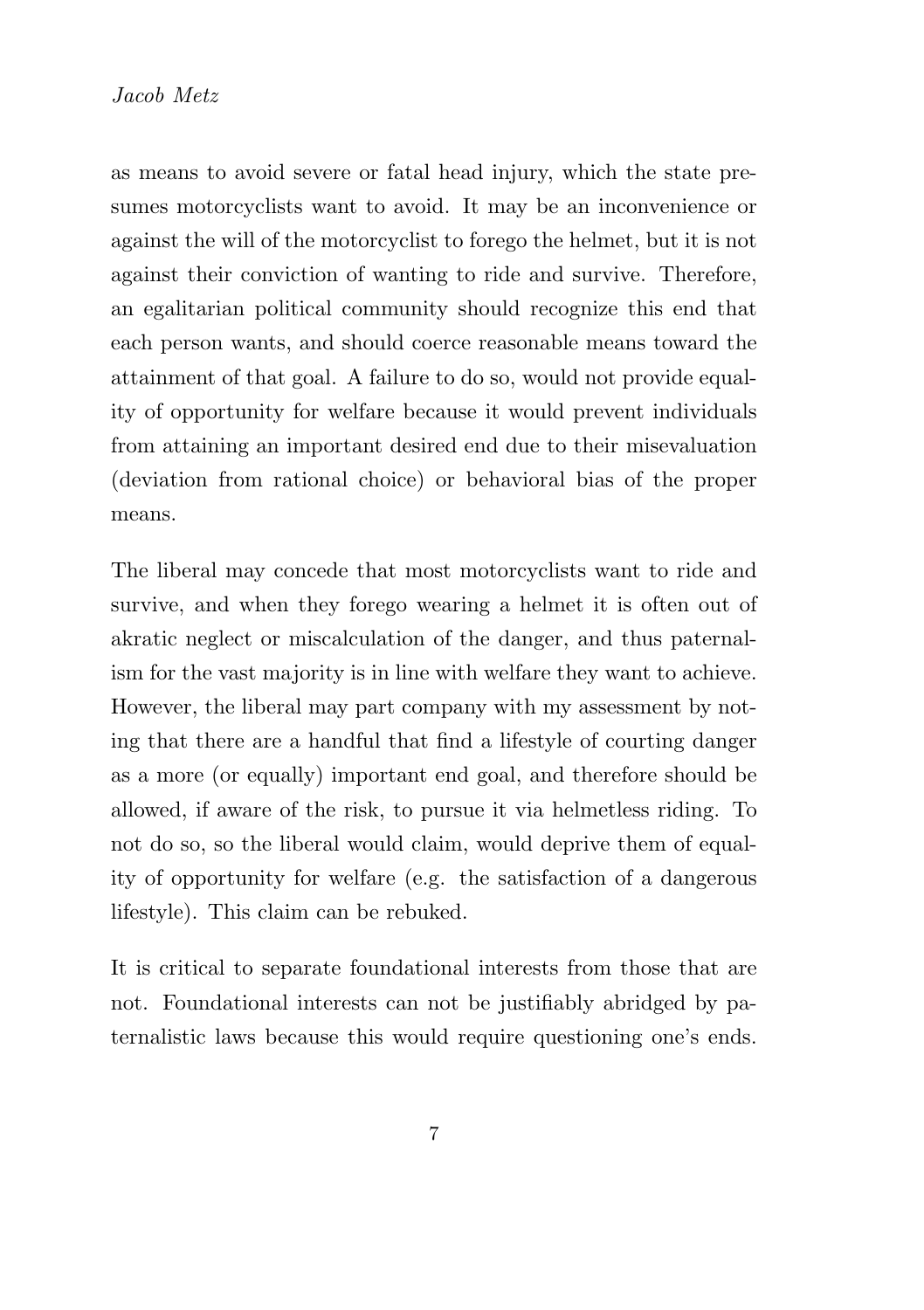Or as Dworkin puts it, it would "deny people power to make their own decisions about matters of ethical foundationabout the basis and character of the objective importance of human life" (Dworkin 2011). Denying foundational interests is crucial for Dworkin because it violates ethical independence, but it is crucial for my claim because it would constitute forcing, or preventing, one from satisfying their ends, which are of the most central importance to one's welfare. It is precisely not to deny one's ends, but to achieve them that I ground my paternalistic claim. That being said, helmet laws don't jeopardize anyone's foundational interest. In fact, it is one's conviction to ride and survive, and this end can be foundationally disrupted if one foregoes a helmet. The same can not be said of the person who is coerced to wear a helmet; for helmet convictions are not foundational to any lifestyle, goal, or expression of oneself (e.g. a sense of freedom, dangerous lifestyle, etc.). That is to say, it doesn't require the state to constrain foundational independence. The individual still retains such independence and equal opportunity for welfare because she can still express her lifestyle through other mediums. For instance, if courting danger is foundational to her, merely the danger that comes with riding the motorcycle alone is a means to welfare, let alone the various other ways one can carry out a dangerous life. Moreover, it is important to concern the whole life, not individual acts, with respect to equality of opportunity to welfare; the imposition of helmet laws do not dictate or suppress access to welfare in any real manner. In sum, a person should have liberty to choose and have equal access to welfare ends, not necessarily means, and the state acts justly in securing those ends via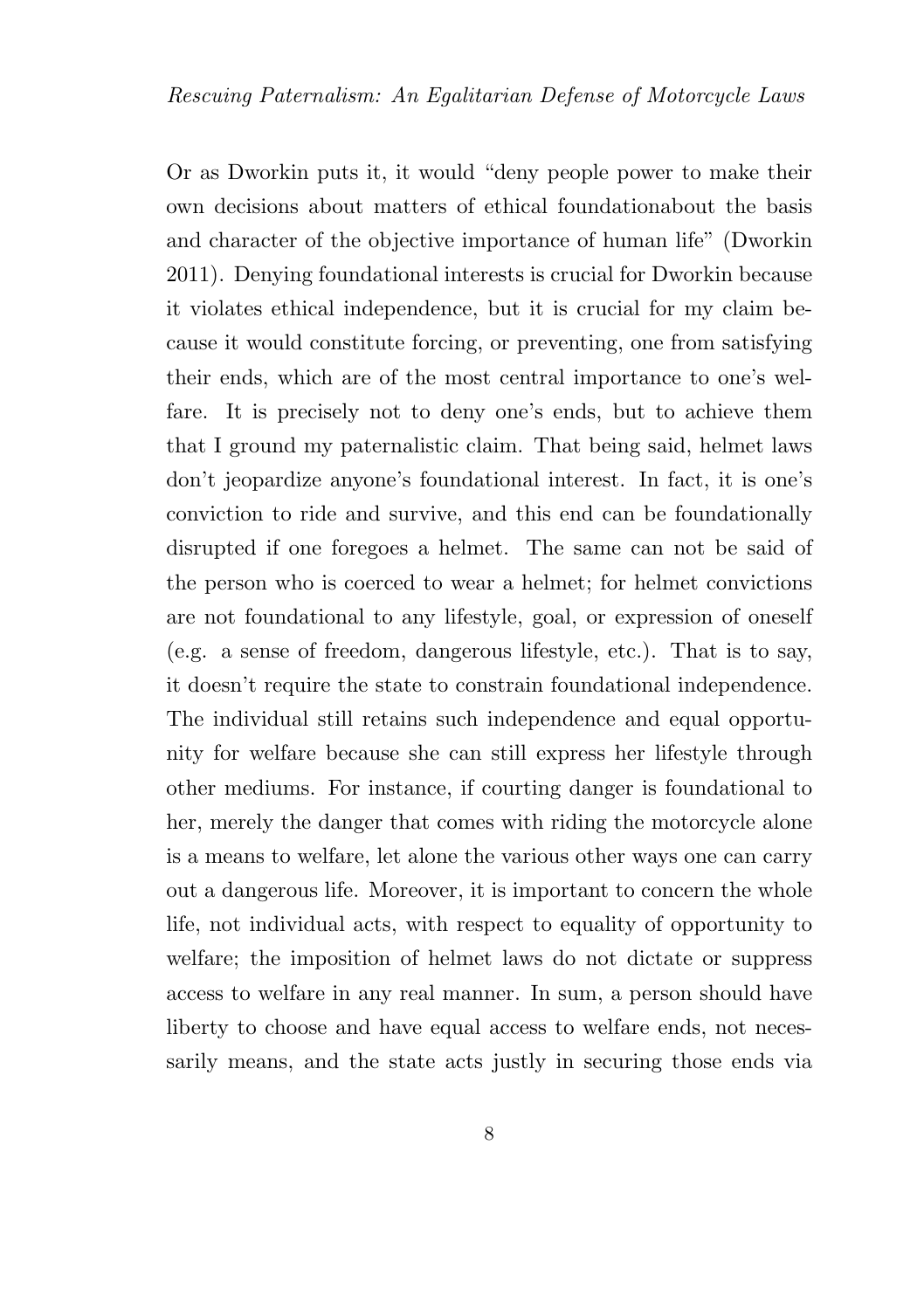Jacob Metz

paternalism.

## 2 A NON-PATERNALISTIC HARM CLAIM, ANG ITS EGALITARIAN COUNTERPART

If I have proved unconvincing to liberal advocates of the harm principle to sometimes subordinate liberty to equality, I will now briefly pivot to an argument on their own Millian turf. That is, the state is also permitted to require motorcyclists to wear helmets on nonpaternalistic grounds with respect to the harms, in the form of economic cost and emotional distress, imposed on third parties. I do not detail these harms extensively because they have already been expressed readily in the literature, and adjudicated. Instead, my interest is the last subsection where I argue that if our conception of egalitarian justice is concerned with preserving a more equal distribution, then this gives rise to an economic cost that may not otherwise be present.

#### 2.1 A. ECONOMIC COST

A compelling non-paternalistic claim for the state to require motorcyclists to wear helmets must begin with the costly economic consequences that would be incurred by the state if helmetless motorcycling were permitted. And there are many, including but not limited to, the use of scarce medical resources, salaries paid to public ser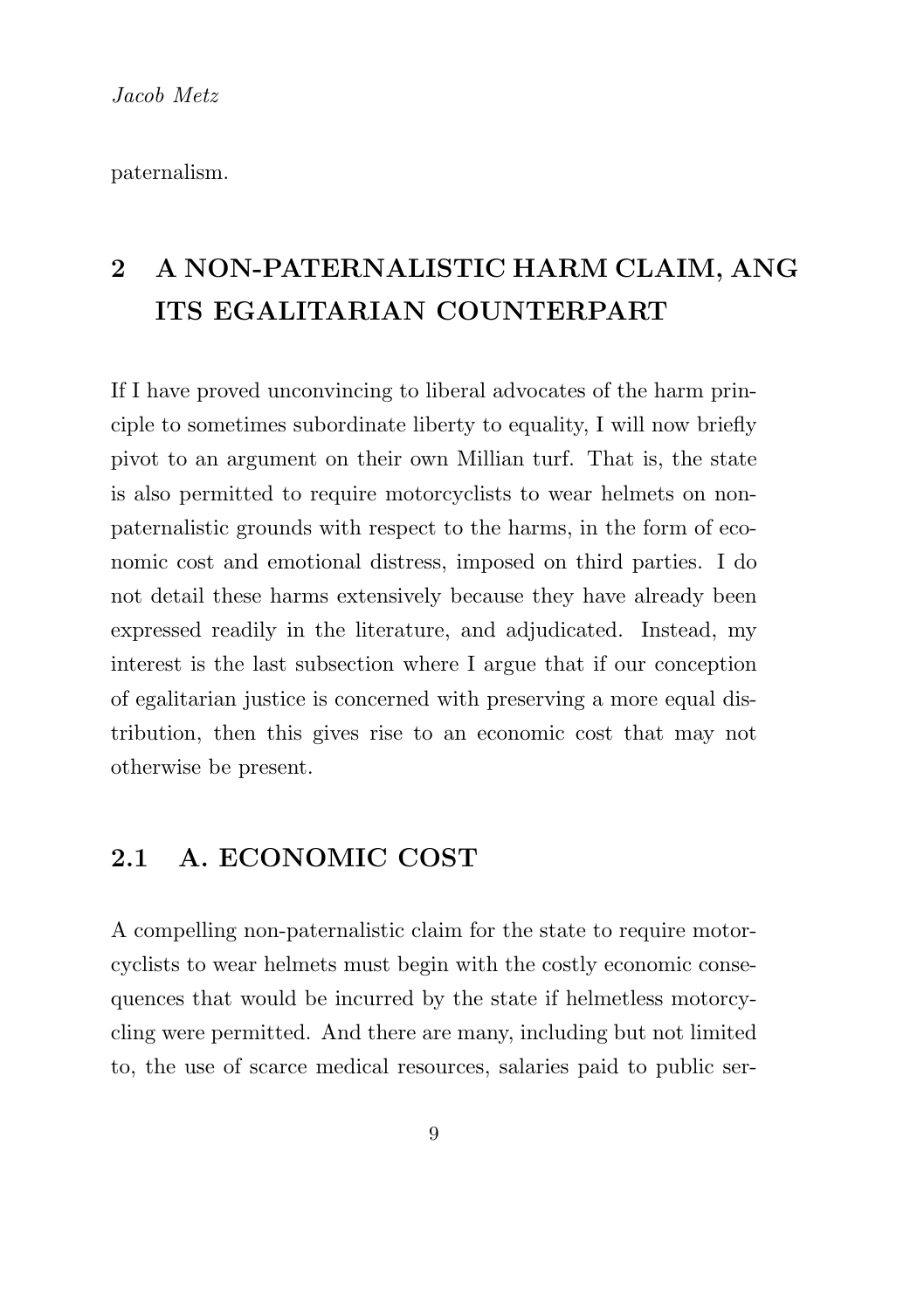vants involved, and the possible welfare payments to the individual and dependents. The ethos of this economic argument is captured in Simon v. Sargent where the decision of the District Court, in relation to economic costs, bluntly reads, "We do not understand a state of mind that permits [the motorcyclist] to think that only he himself is concerned" (Simon v. Sargent 1972). The rejoinder, put forth by Gerald Dworkin, to this claim is that the state can require the option of wearing a helmet or purchasing additional medical insurance to cover the previously stated costs (Dworkin 1972). However, even with such an insurance scheme covering all the direct costs there still exist externalities such as possible emergency room resources that could have been better allocated or allocated elsewhere; and indirect costs of diverted welfare payments, or lost productivity of the injured. Further, though economically related, it can also increase the damages and criminal sentencing for the defendant as the severity of the injury to the motorcyclist could increase even up to the point of unintentional vehicular manslaughter. Some costs are unavoidable even with an apt insurance scheme.<sup>4</sup>

<sup>4</sup> One could charge helmetless motorcycle riders insurance premiums which collectively cover all of these costs. But, as Michael Otsuka pointed out to me, the egalitarian could offer the following reply: Given how extensive these costs are, such premiums would be so high as to effectively amount to a ban on helmetless riding, except for the very wealthy. So this is effectively hard paternalistic, and also inegalitarian to boot.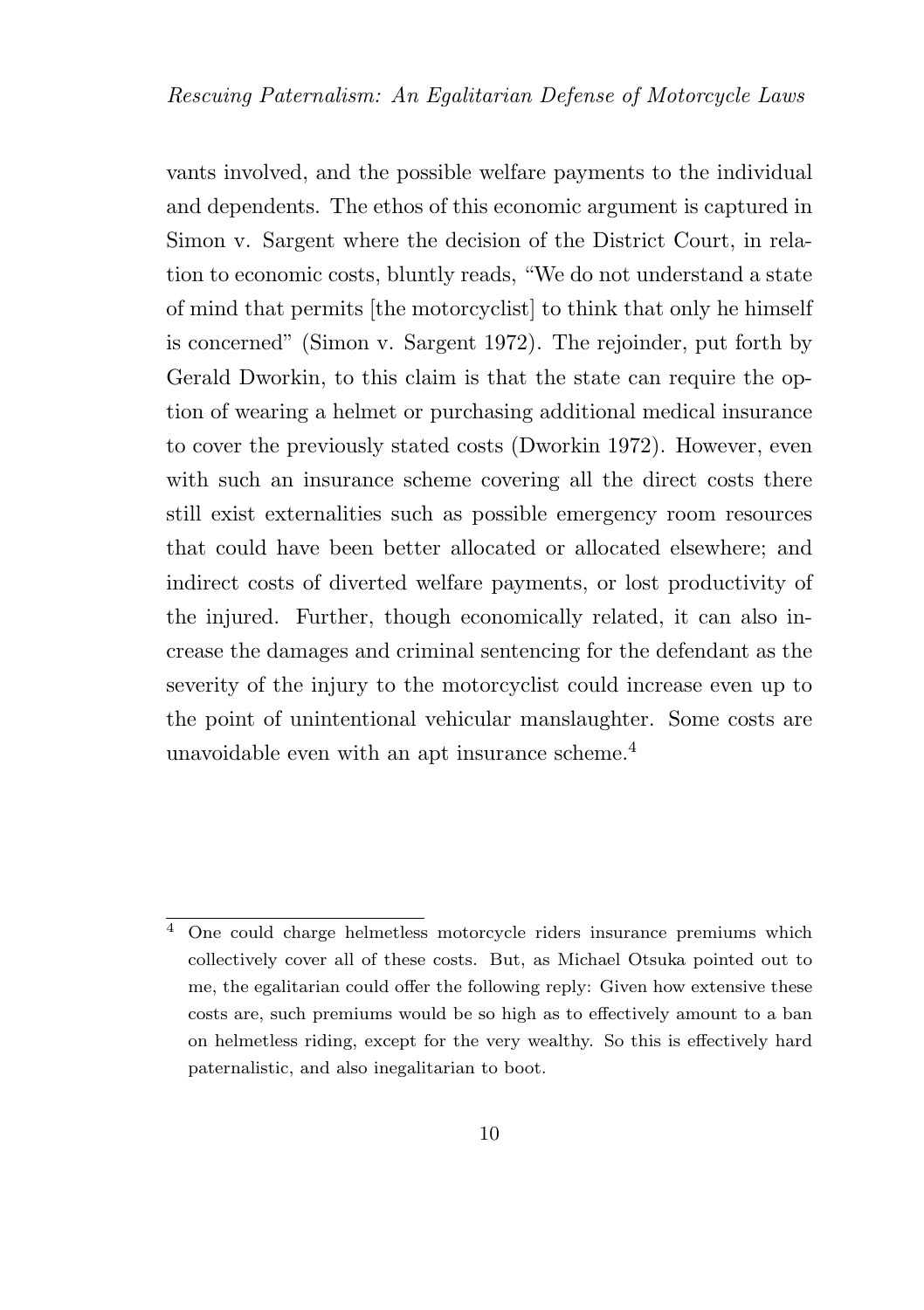Jacob Metz

#### 2.2 B. EMOTIONAL DISTRESS

A motorcyclist riding without a helmet can also impose emotional distress or "psychic costs", as Gerald Dworkin puts it, that othersrelatives, friends, witnesses, actors involved, etc.have to bear. Feinberg contends that this non-paternalistic claim carries the most weight because it aligns candidly with the paternalistic aim of preventing injury or death to the motorcyclist; it appeals to the direct physical injury of those involved, and not merely costs that ensue (Feinberg 1986). The liberal might canvass one of two arguments against emotional distress. First, society would become more inure to motorcycle injury, possibly in the same regard that many have become inure to bloodshed in regions of the world because of readily exposed imagery (Kleinig 1983). Though, there seems to be something strikingly different with respect to the proximity of harm and its degree of emotional distress, and merely having to inure could be enlisted as a harm in itself. Second, that biker's interests simply outweigh such forms of emotional distress. This argument, however, points to a fundamental problem with the harm principle, which is: The harm principle, as a mere limiting principle, is ineffective at arbitrating between competing harm claims, and thus requires alternative principles to assess the merits of claims produced. Emotional distress is by no means a non-trivial harm, and thus the harm principle alone becomes ineffectual at dismissing it.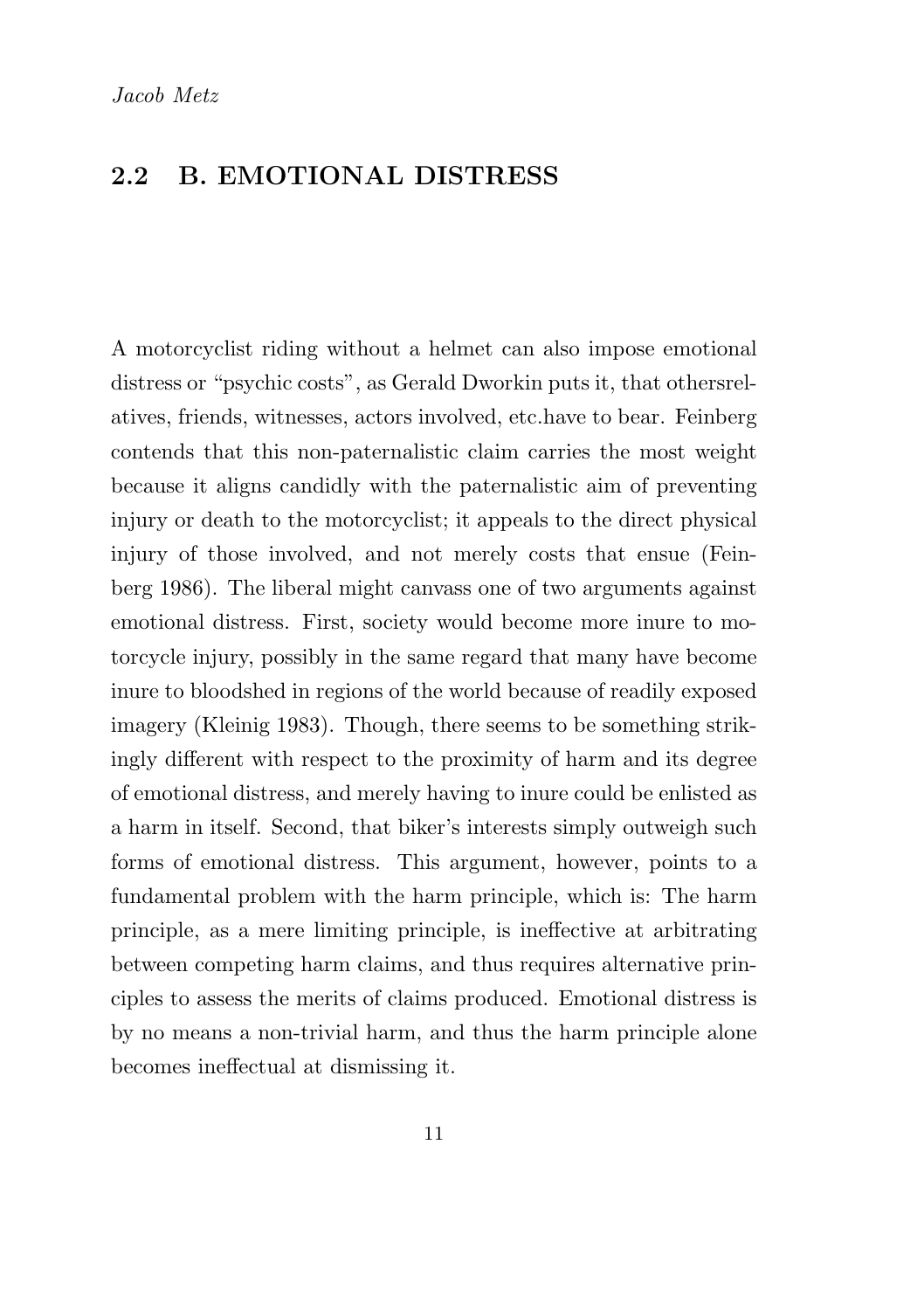### 2.3 C. EGALITARIAN REJOINDER

Suppose a fictitious society did in fact permit helmetless riding (or not so fictitious as it is the case in Illinois, Iowa and New Hampshire). Perhaps, the society was not convinced of my arguments in Section 1B; when it comes to self-regarding acts they believe that everyone should be left to fare regardless of their ability to choose. Suppose further that this society endorsed an egalitarian conception of justice. Suppose even further there was an affordable insurance scheme available to all that properly accounted for the additional costs of helmetless riding, and the society made clear that it would not cover the additional costs for those who choose not to buy into the insurance scheme. Would this egalitarian society be acting justly to leave an uninsured motorcyclist in dire straits (assuming the accident was a purely self-regarding fault of her own)?

Suppose a fictitious society did in fact permit helmetless riding (or not so fictitious as it is the case in Illinois, Iowa and New Hampshire). Perhaps, the society was not convinced of my arguments in Section 1B; when it comes to self-regarding acts they believe that everyone should be left to fare regardless of their ability to choose. Suppose further that this society endorsed an egalitarian conception of justice. Suppose even further there was an affordable insurance scheme available to all that properly accounted for the additional costs of helmetless riding, and the society made clear that it would not cover the additional costs for those who choose not to buy into the insurance scheme. Would this egalitarian society be acting justly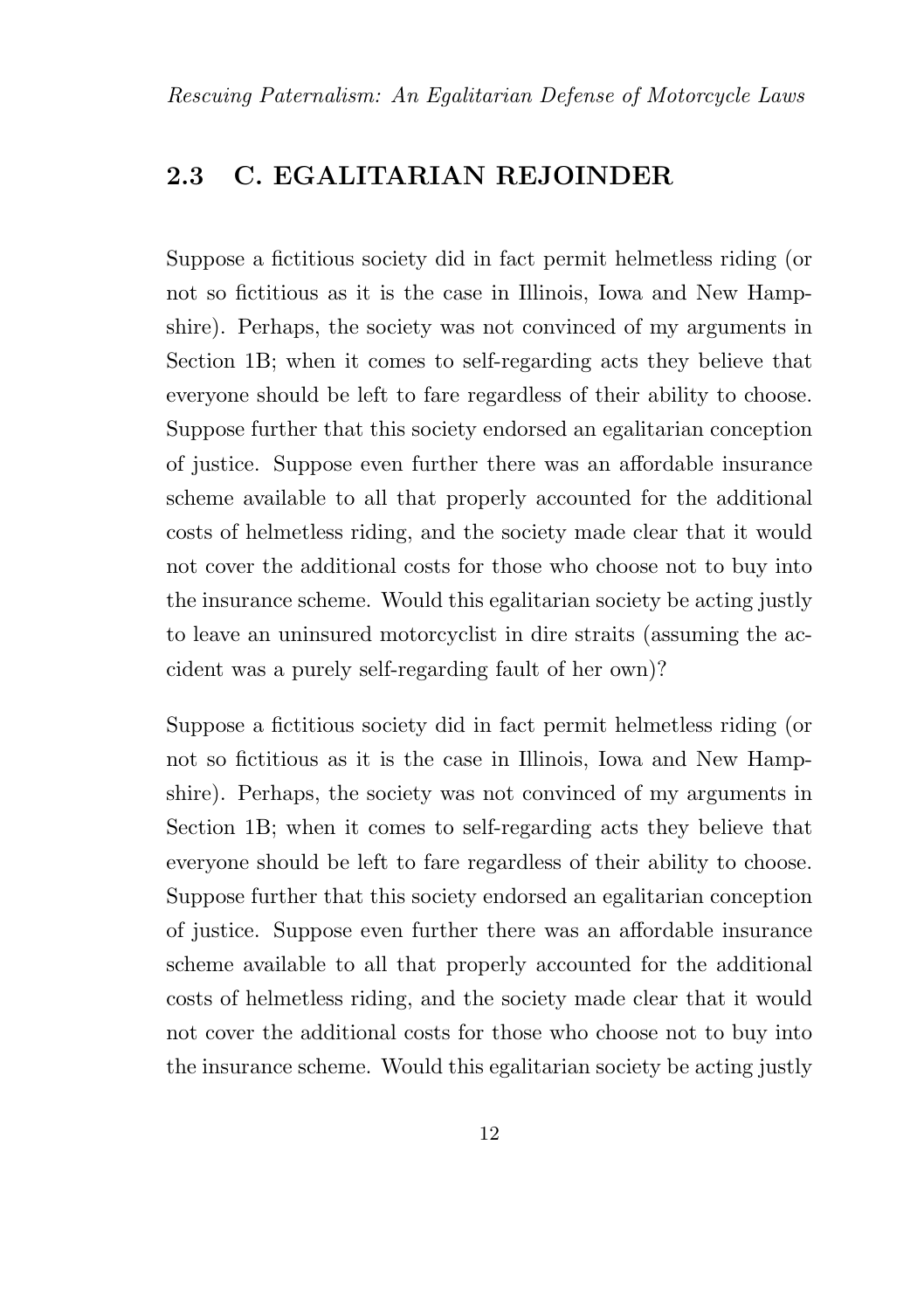to leave an uninsured motorcyclist in dire straits (assuming the accident was a purely self-regarding fault of her own)?

G.A. Cohen distinguishes two "different kinds of justice" that comprise unqualified justice, which are fairness justice and legitimacy justice. Fairness justice, to put it simply, requires "an equal distribution," whereas legitimacy justice endorses inequality due to option luck, or an outcome that no one has a right to complain about (Cohen 2011). If it helps, we can imagine fairness and legitimacy as opposite arms on the fulcrum of justice. The motorcyclist's condition may be legitimately just, but to leave the motorcyclist in such a condition would be to not give any weight to fairness justice. Therefore, if unfairness implies injustice, then the upshot, while legitimate, is still in one manner unjust. It need not be a contradiction, says Cohen for the "outcome [to be] unjust, but nobody can complain about it" (Cohen 2011). The procedure of choice does not necessarily confer unqualified (legitimate and fair) justice on the outcome. If we find Cohen's dual luck egalitarian conception of justice of merit (which I do), then we will try to balance (the best we can) both legitimacy and fairness. This is not to say that legitimacy should never take priority, but rather to argue against that it always should; "for she might sometimes put [other] justice before [that special justice that is] legitimacy (Cohen 2011). Determining whether outcomes should be preserved requires balancing legitimacy and fairness, and giving due priority where necessary. At the very least, such instances where fairness justice seems to merit priority are those that involve catastrophic harm. Thus, some form of additional compensation is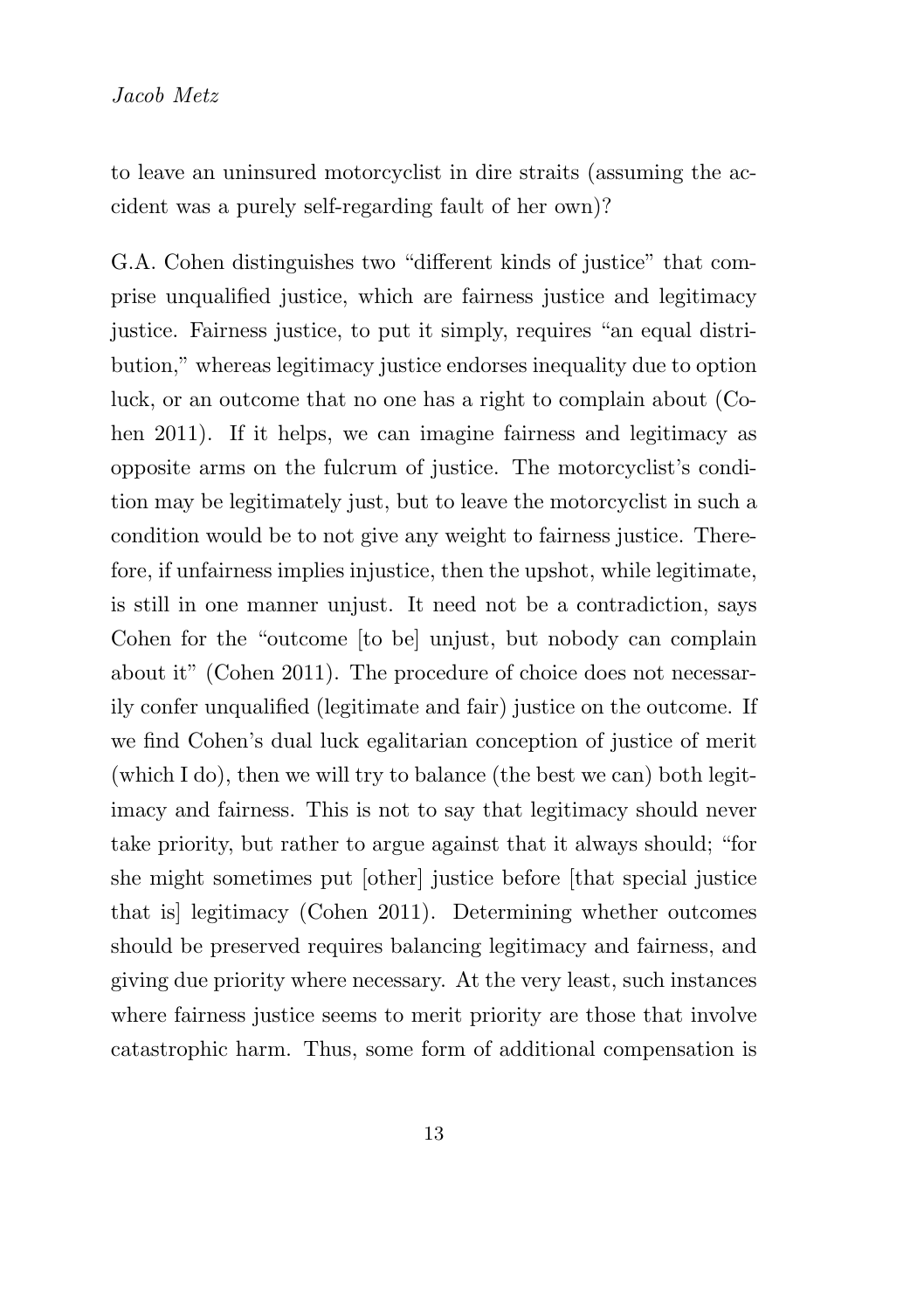due to the motorcyclist. But, in doing so, this egalitarian account of justice gives rise to economic costs upon society. The egalitarian, however, can either compensate for such outcomes ex post or correct for them ex ante. Ex post compensation would be untenable as it would unreasonably require society at large to consistently be confronted with the cost of bailing out those who take risky gambles, possibly even creating an issue of moral hazard. To avoid the economic costs to others, it is more egalitarian for the state to correct ex ante by reasonably restricting such choice from the start by enacting helmet laws.

#### **CONCLUSION**

This paper raised an egalitarian objection to the liberal advocates of Mill's harm principle, and in so doing, provided countenance for hard legal paternalism with respect to motorcycle helmet legislation. It also furnished non-paternalistic harms, economic cost and emotional distress, placed on others if helmetless riding is permitted, and provided egalitarian grounds that further solidify state interference with respect to economic harms. While the focus of the paper has been helmet laws, I hope I have begun to provide a framework that can have its application applied to other comparable legal restrictions that are often called into question by liberal advocates who appeal to the harm principle.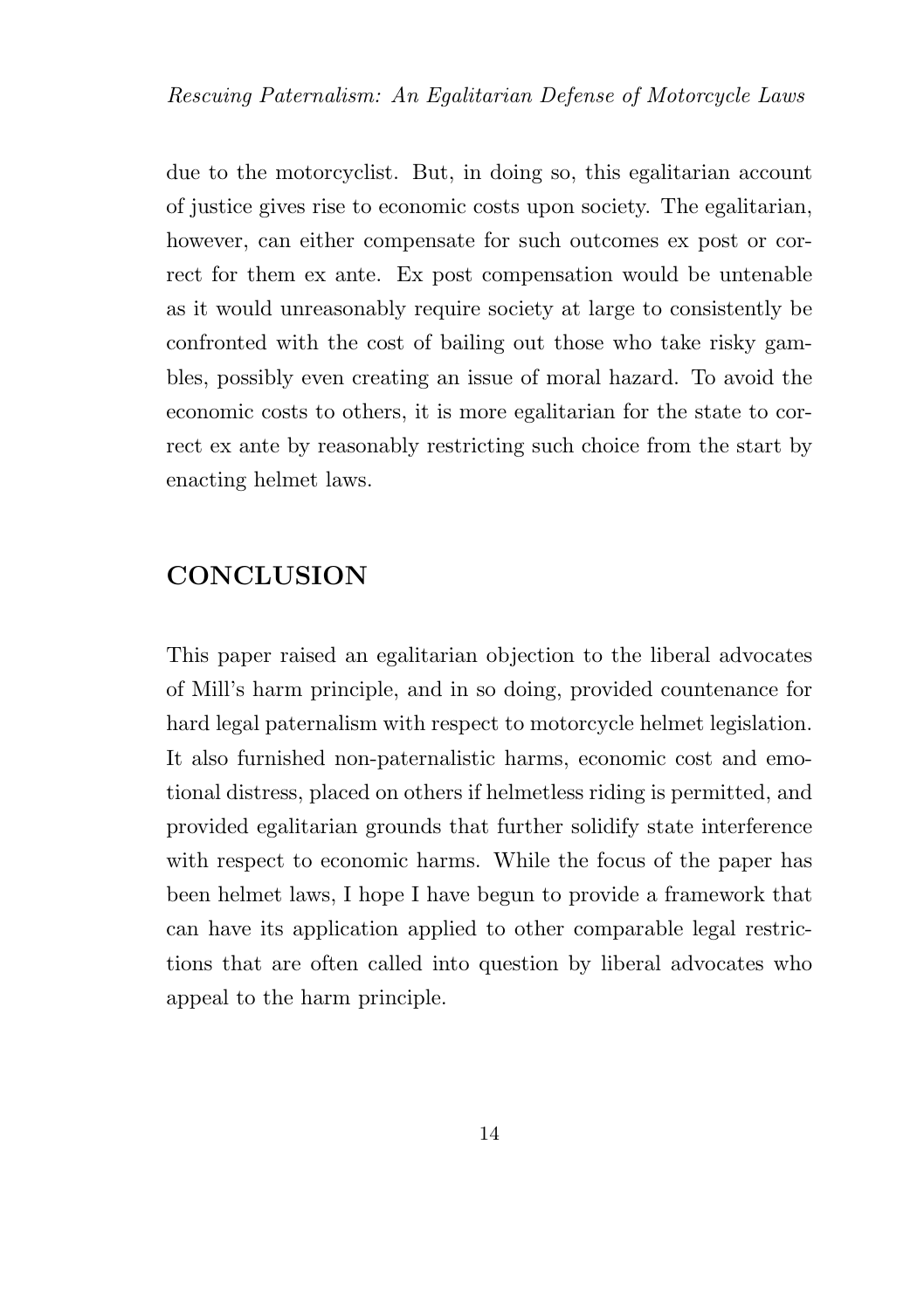#### References

- [1] Arneson, Richard J, 1989 "Equality and Equal Opportunity for Welfare." Philosophical Studies 56: 77-93.
- [2] Arneson, Richard J, 2005, "Joel Feinberg and the Justification of Hard Paternalism", Legal Theory, 11(3).
- [3] Brock, Dan, 1988, "Paternalism and Autonomy: A Review of Feinberg and VanDeVeer." Ethics 98 (3):550-56
- [4] Cohen, G. A., and Michael Otsuka, 2011 "Fairness and Legitimacy in Justice, And: Does Option Luck Ever Preserve Justice?" On the Currency of Egalitarian Justice, and Other Essays in Political Philosophy. Princeton, NJ: Princeton UP.
- [5] Dworkin, Gerald, 1972, "Paternalism", The Monist, 56: 6484.
- [6] Dworkin, Ronald, 2000, Sovereign Virtue: Equality in Theory and Practice, Cambridge: Harvard University Press.
- [7] Dworkin, Ronald, 2011, Justice for Hedgehogs. N.p.: Harvard UP. Print.
- [8] Feinberg, Joel, 1986, Harm to Self, Oxford: Oxford University Press.
- [9] Kleinig, John, 1983, Paternalism, Towata: Rowman and Allenheld.
- [10] Mill, John Stuart, 1859, On Liberty, N.p., n.d. Web.